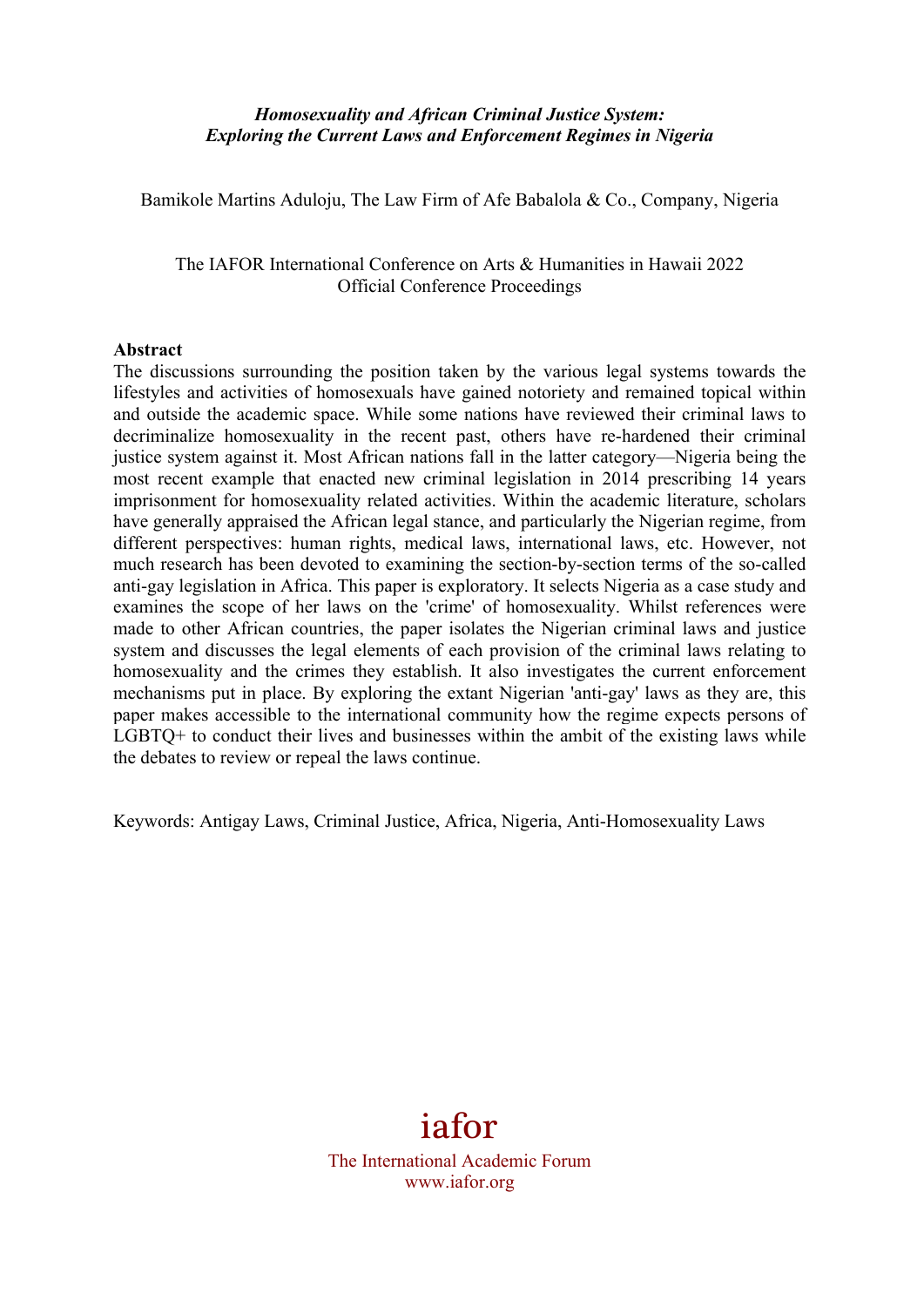## **Introduction**

Within the academic literature, homosexuality has been discussed from different perspectives, and the rationale is not far-fetched. The issues relating to homosexuality have increasingly drawn to itself unprecedented global attention in the recent past (John Corvino, 1999). Discussions on the issue now cut across all spheres of life and fields of knowledge (Crompton Louis, 2006) — from the elections' debates in the United State of America (Wilson W., 2014) to the appointment of the Roman Catholic Pope in Italy (Ben Johnson, 2014), to the foreign policy to repatriate homosexual migrants in Lesotho and Swaziland (Murcd M., 2014), to the granting of asylum to the deported homosexual migrants in the United Kingdom (McDonald Henry, 2012), even to the pressure mounted on the *Fédération Internationale de Football Association* (FIFA) against Russia and Qatar for hosting the World Cup (Steve Siebold, 2014).

Meanwhile, a trend that marked the beginning of the twenty-first century in Africa was the surge in the pace at which the various African States moved to re-criminalize the act of homosexuality and prescribe stricter punishment for offenders. Even as the Western donor nations, non-governmental organizations and United Nations agencies sought to make the protection of gay rights a condition for international aids, many African laws continue punishing homosexuals. As a result, two major jurisdictions appear to have emerged based on their respective laws on the act of homosexuality: the "Pro" and "Anti" gay jurisdictions. Central to this issue is Nigeria— a country that drew global attention to itself in the wake of 2014 when it enacted specialised legislation that focuses exclusively on criminalising homosexual activities in the country.

Almost a decade after the passage of its antigay legislation and amidst pressure to reverse it, it is curious to observe that the Nigerian lawmakers have not shown any sign of retracing their stance. Further, the lawmakers have not only continued the drive against homosexuality, but they have also gained the support of the legal community in the country (Ikechukwu Nnochiri, Henry Ojelu, and Jane Onosore, 2021). As it stands today, reports have continued to show a yearly increase in the numbers of suspects arrested and prosecuted for homosexuality related crimes in Nigeria.<sup>1</sup> However, it appears that no conviction has been secured in any of the cases before the Nigerian courts (Alexis Akwagyriam, 2020). Experience has also shown that while many of the ongoing cases in the Nigerian courts are based on the 2014 anti-gay law, there are some other cases filed based on other extant criminal legislations in Nigeria. Thus, it is imperative to review the bodies of laws on the 'crime' of homosexuality in Nigeria, to make accessible to the academic and perhaps international community too, the seemingly less–talk-about area of this subject; to investigate how homosexuality was and is criminalised in Nigeria. Then, to examine the range of policies and legislations on the 'crime,' and isolate the parent legislation on antihomosexuality in Nigeria—the Same-Sex Marriage (Prohibit) Act 2014— for a detailed analysis of its provisions. The ultimate objective is to show how the existing Nigerian 'antigay' regime expects persons of LGBTQ to conduct their lives and businesses within the ambit of the existing laws in Nigeria, even as the age-long and almost-a-never-ending debate continues on whether or not the anti-gay law in Nigeria should be repealed.

<u> 1989 - Jan Samuel Barbara, político establecido de la provincia de la provincia de la provincia de la provinci</u>

 $<sup>1</sup>$  See the Report of an empirical research jointly carried out by PEN American Center, PEN Nigeria, and the</sup> Leitner Center for International Law and Justice at the Fordham Law School, retrieved from < https://pen.org/press-clip/nigeria-urged-to-repeal-its-anti-gay-law-by-rights-group/> on the 2<sup>nd</sup> of January 2022.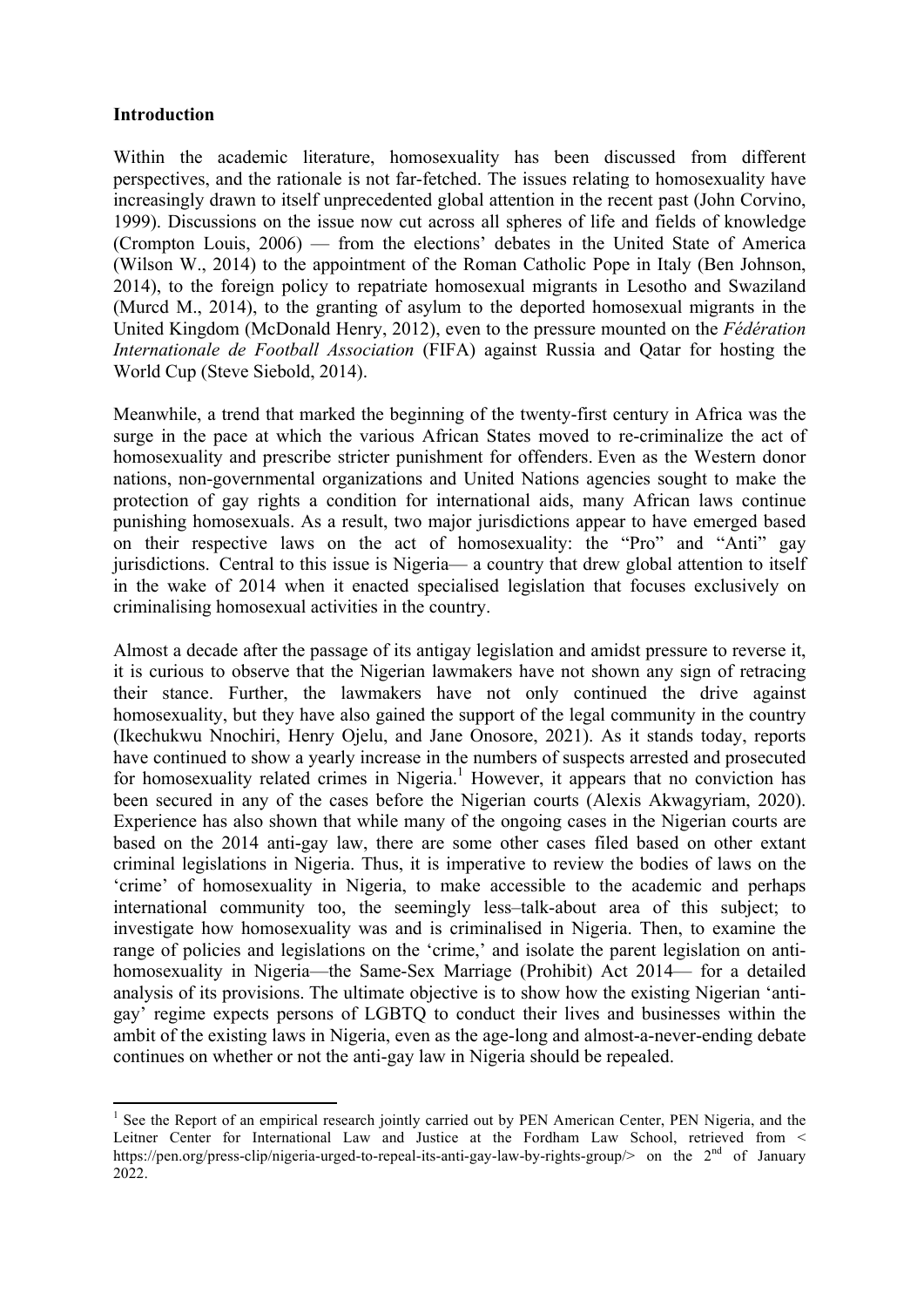# **Nigerian Antigay Regimes before the enactment of the 2014 Act**

Before the enactment of the 2014 Act, there had been laws that were tougher on homosexuals in Nigeria, and those laws are extant to date. Thus, the reason for the exceptional attention the 2014 Act has gotten from the international community even with little attention on the tougher laws on homosexuality in Nigeria is difficult to rationalize. Nonetheless, it is important to briefly review all the laws on this subject in Nigeria, perhaps to give a clear view of how the entire legal regime on anti-homosexuality in Nigeria crystalised.

Before the enactment of the 2014 Antigay Act, there had been five pieces of legislation that criminalised the act of homosexuality or expressed antigay disposition in Nigeria. These are:

- a. The penal code laws (applicable in the Northern part of Nigeria).
- b. The criminal code laws (applicable in the Southern part of Nigeria).
- c. The Shari'ah penal code laws (applicable in the Northern part of Nigeria).
- d. The Armed Forces Act.
- e. The Matrimonial Causes Act.

#### **The history behind the making of the Penal and Criminal Code Laws in Nigeria**

One major factor that has made a research on this subject controversial is that the records of the legal systems of the African societies before her contact with the Europeans and the Arabian invaders were, though kept, but not kept in the modern ways of record-keeping, even though civilization in terms of written records started from Egypt in Africa (Eltoukhy M., 2019). Most, if not all, of the literature about Africa, were either written by Africans who had gotten the information transmitted to them verbally from past generations or written by foreigners who simply wrote out of their limited experience even after they had begun to socialise with the African people and already influenced their culture, or out of a pre-meditated understanding about the African society. Therefore, the lack of original modern-day written records about the legal system of the pre-Europeanized African society has made it challenging for historians to tell, authoritatively, the attitude of the pre-Europeanized Nigerian society towards homosexuals. To this end, the most convenient starting point to trace the evolution of laws on homosexuality in Nigeria for this paper is to begin from when some written laws were introduced to the country— during colonialism.

#### **The Laws against homosexuality imported into the Lagos Crown Colony**

Historically, the ancient city of Lagos was the first place in Nigeria to be brought under British rule. It was invaded, shattered and made a British crown colony in 1861, and then, the colonial invaders started ruling the territory through some written laws called Ordinances (Bonny Ibhawoh, 2002). By 1863, one of the ordinances promulgated for the colony was Ordinance No. 3 which made all the laws of England also applicable to the colony. Under this blanket legislation, the English Offences Against the Person Act 1861 (and the English courts' decisions interpreting and applying the 1861 Act) was transplanted into the colony. This transplanted piece of English legislation was the first written law to criminalize the act of homosexuality (in the name "buggery") in Lagos city. The law prescribed a term of life imprisonment to punish offenders. Although, the record of any suspect ever punished under this Act appears unknown. However, the colonial office did establish a kind of English court system in Lagos; to try and punish offenders of all laws imported into the colony which included the 1861 Act. More so, the office of the governor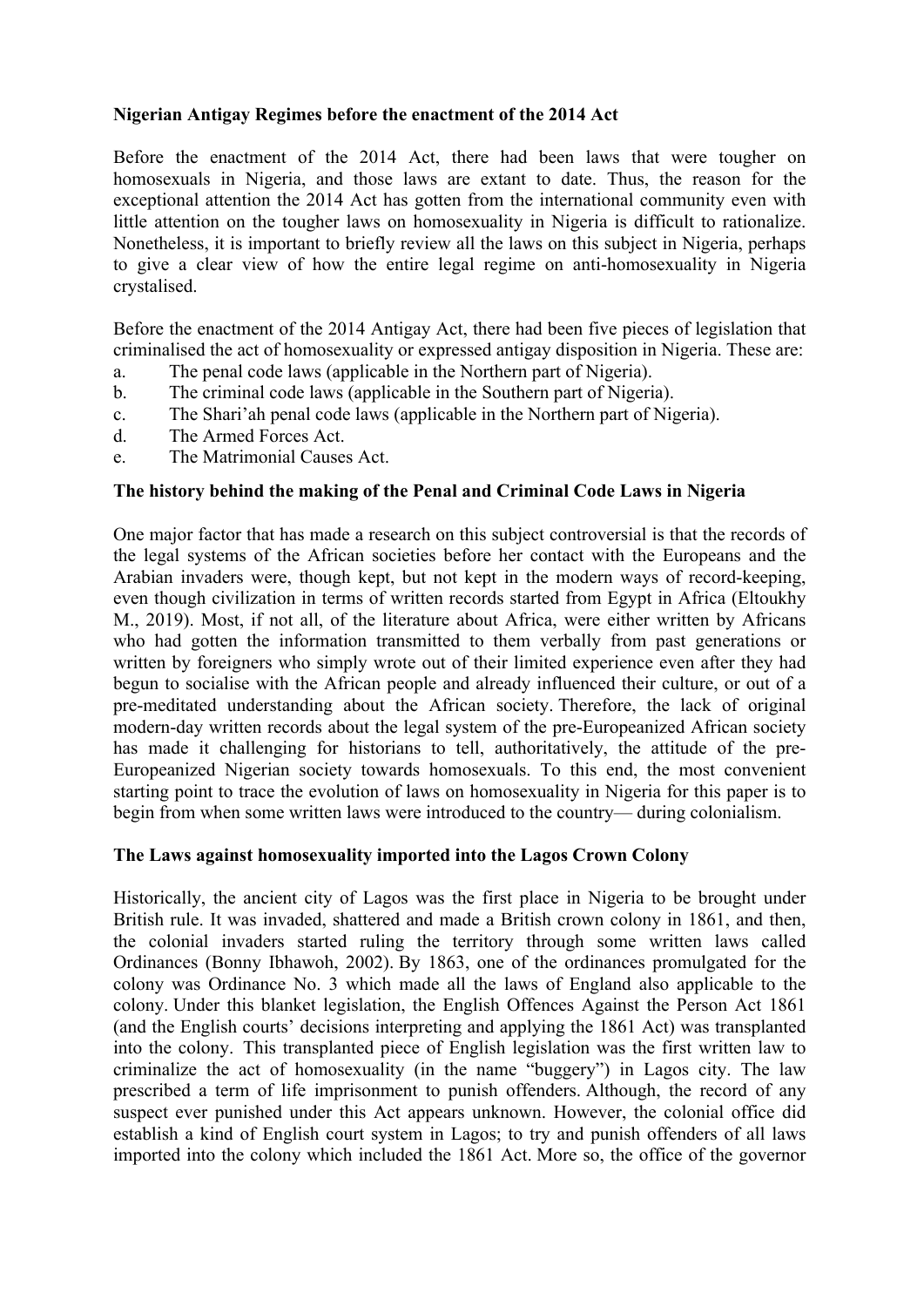of the colony of Lagos was created and empowered to enforce the decisions of those courts on behalf of Her Majesty the Queen.

# **The spread of the Laws against homosexuality to the Northern Nigeria**

As at the time homosexuality had become a written offence of "buggery" (or "sodomy" as it was later renamed) under the criminal justice system of the Lagos colony, the laws were yet to be transplanted into the other part of Nigeria (Obilade Akintunde, 1996). This was because the other part of present-day Nigeria— outside the Lagos crown colony— was not colonized until much later. Nonetheless, the Northern Nigeria Protectorate (covering the Northern part of Nigeria) was the next to criminalize homosexuality by an English-type criminal code. Unlike the Lagos colony, there was a deliberate effort to draft a criminal code for Northern Nigeria (Niki Tobi, 1996). The first criminal legislation applicable in the area was drafted in 1903 by Henry Gollan (the then Colonial Chief Justice of the Northern Nigeria Protectorate). The 1903 Penal Code did criminalize the act of homosexuality in two broad ways. First was what the legislation characterized as "unnatural offence," and second was the offence of "acts of gross indecency between male persons" which has a wider scope.

## **The Penal Code Laws applicable in modern-day Northern Nigeria**

Although there had been many modifications in the elements constituting homosexuality related offences from the 1903 Penal Code to date, the Penal Code laws presently applicable in modern-day Northern Nigeria still stemmed from the 1903 Code. The Penal code is now applicable in the 19 Northern States in Nigeria (including the Federal Capital Territory - Abuja). Section 284 of the Penal Code Law reads:

"Whoever has carnal intercourse against the order of nature with any man (or) woman or animal shall be punished with imprisonment for a term which may extend to fourteen years and shall also be liable to fine."<sup>2</sup>

The phrase "against the order to nature" has been interpreted to include intercourse between male and male or female and female genitals. Besides the jail term of 14 years prescribed for this offence, the law provides for the payment of a fine by the convict. Worthy of note is the provision of Section 405 of the Code which further criminalizes conducts suggesting acts relating to same-sex relationships. For instance, it criminalizes the conduct of a male person who dresses or is attired in the fashion of a woman in a public place or who practices 'sodomy' as a means of livelihood or as a profession. Curiously, the Code does not clarify what is sodomy. Still, such an offender is tagged a "*vagabond"* under the Penal Code, and liable, under Section 407 of the Act, to a maximum prison term of 1 year or a fine, or both.

#### **The Shari'ah Code Laws applicable in modern-day Northern Nigeria**

The Shari'ah Code was not introduced by the British colonial invaders— it was inherited from the Arabs slave merchants who had raided the Northern part of Nigeria far before the British. Historically, in the  $18<sup>th</sup>$  century, a jihadist— Usman dan Fodio— launched several assaults on the people living in a part of present-day Northern Nigeria which ended sometime in the 1800s.<sup>3</sup> Part of what the incursion brought was the imposition of Islam on

<sup>&</sup>lt;sup>2</sup> Penal Code Law of Jigawa State, Cap P3 Laws of Jigawa State of Nigeria, 2012, S. 284.<br><sup>3</sup> Justin Su-Wan Yang, 'The Shifting Tide (Once Again) of Shari'a Law in Northern Nigeria' (2017) Vol.8 No.2 *The King's Student Law Review* 18-36, 20-22.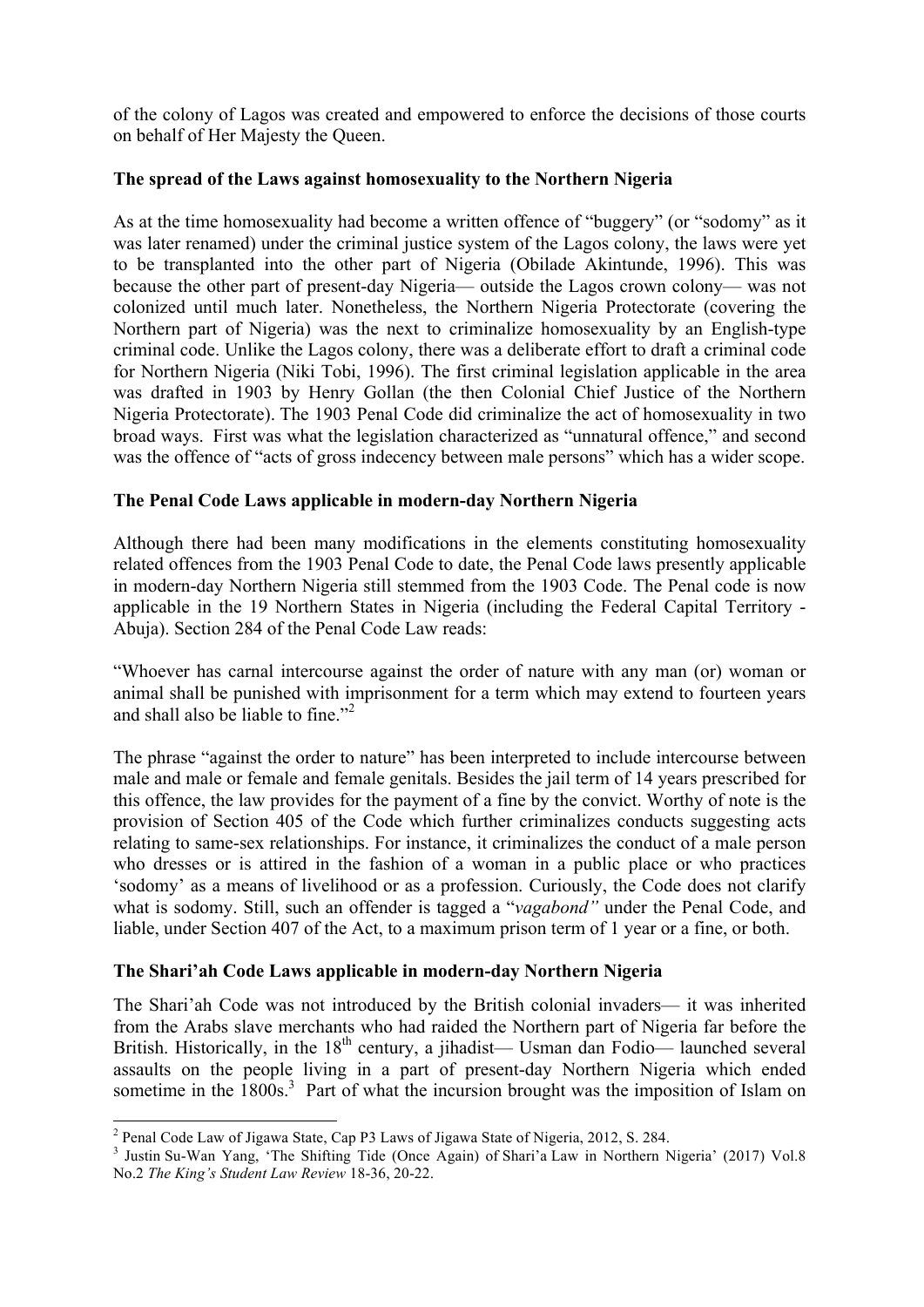the people and the introduction of Islamic religious courts (the courts of the Alkalis and the Emirs) to adjudicate the Islamic Shari'ah criminal injunctions throughout the conquered territory (Paul Lovejoy, 2016). When the British colonialists later raided the same territory and declared the area as a (Northern) Protectorate, they retained the Islamic courts to continue their functions. Indeed, it has been argued that the Northern Nigeria protectorate was the only British colony where the colonialists allowed Shari'ah criminal law to apply simultaneously with the imported English-styled laws.<sup>4</sup>

Accordingly, the act of homosexuality and other related orientations (LGBTQ+) seems to be criminalised under the Shariah criminal law, implicitly or explicitly. It is important to observe that though homosexuality was not one of the acts expressly classed as a Qur'anic offence, however, the Maliki legal doctrine, being the prevailing Islamic criminal jurisprudence handed down to the Muslims of Northern Nigeria as the aftermath of the Uthman dan Fodio's jihad, recognizes "sodomy" (*liwāṭ)* as a 'sin' and punished offenders with various penalties ranging from public flogging to death penalty by stoning. In the period spanning from the 1800s till the abolition of the Shari'ah Codes in the  $20<sup>th</sup>$  century, many offenders were tried with the offence of *liwāṭ* and convicted. However, there was no record of the exact numbers of the convict that were punished by death for *liwāṭ* in the Northern Protectorate.

Meanwhile, oral testimonies garnered from some eyewitnesses appear to show that many convicts were given public whipping while the death penalty was sparingly pronounced by the Islamic courts. Still, the scarcity in the use of the death penalty may not be unconnected to the repugnancy doctrine introduced into the colonial legal system to test every law and procedure and reserved death penalty to a court that follows the English criminal justice procedures. The Islamic courts fell short of the essential procedures required of the English criminal justice system, and that could explain why there might not be a record of the death penalty for the offence of *liwāṭ,* particularly during colonialism. However, about four decades after independence, the criminal jurisdiction of the Islamic courts has been restored in various States now occupying the then Northern Protectorate. Further, most states in the Northern part of Nigeria has individually re-enacted the abolished Sharia'h Penal Codes, though the offences and penalties vary from state to state.

#### **Some provisions of the Shari'ah Penal Code Laws on homosexuality**

<u> 1989 - Jan Samuel Barbara, político establecido de la provincia de la provincia de la provincia de la provinci</u>

In all the Shari'ah penal codes applicable in various states, homosexuality is generally criminalized. Most of the Codes named the act as *liwāṭ,* with some variations though*.* For instance, the Sharia'h Penal Law of Yobe State, states that:

"Whoever has anal coitus with any man is said to commit the offence of sodomy."

The punishment prescribed for *liwāṭ* also varies from state to state, ranging from lashes of cane to death by stoning. In Kano State, for instance, the following punishments are prescribed for an offender found guilty of the offence of *liwāṭ*:

<sup>4</sup> T.A. Nwamara, "*Encyclopedia of the Penal Code of the Northern States of Nigeria and Abuja"* (Law and Educational Publishers Ltd). Pg. 558-560.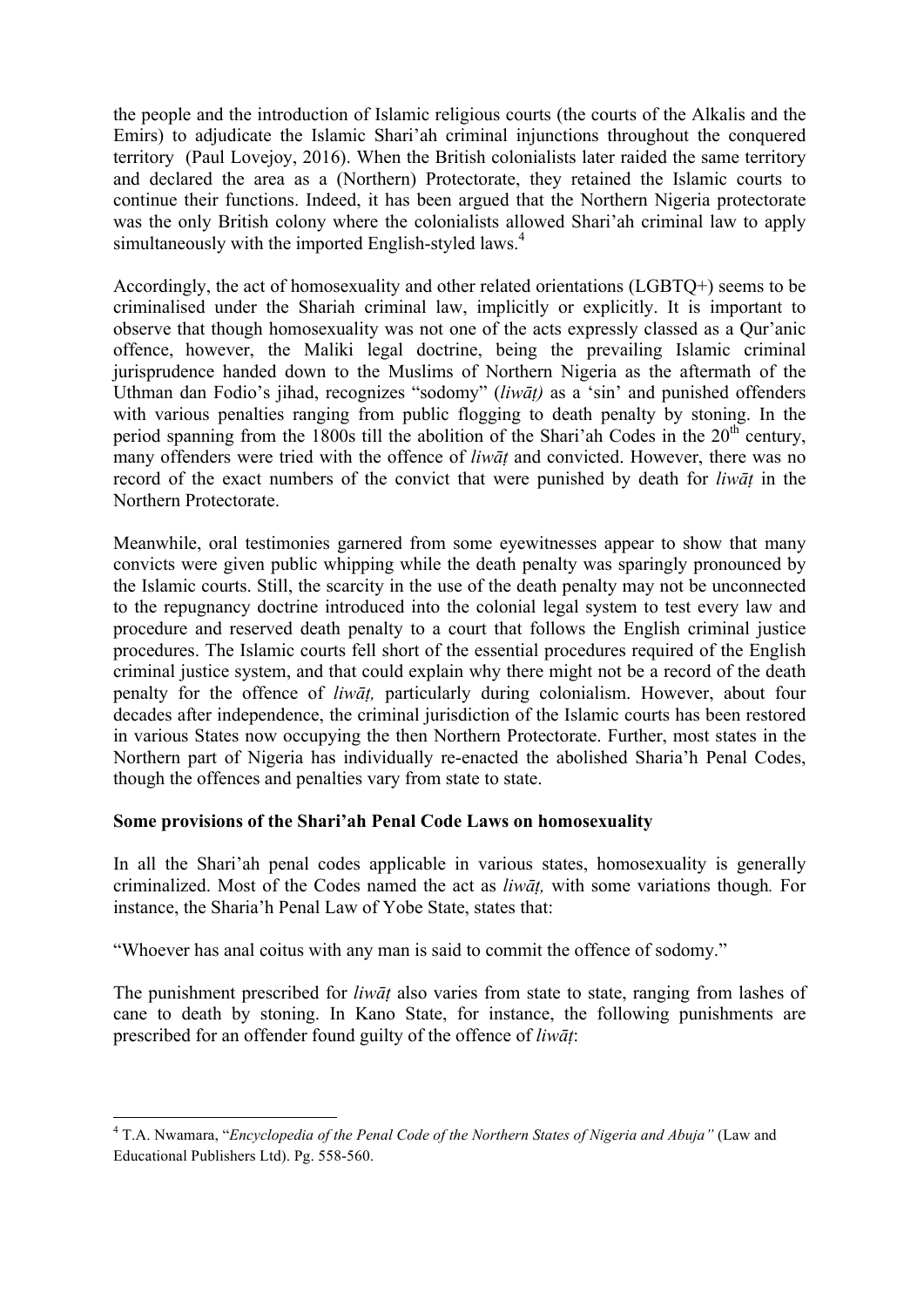- "a. caning of one hundred lashes if unmarried, and shall also be liable to imprisonment for the term of one year; or
- b. if married or has been previously married, with stoning to death"

From the above provision, in punishing homosexual offenders in Kano State, the law separates unmarried from married (or divorced) offenders. While capital offence (death by stoning) is prescribed for a married or divorced person who engaged in the act of homosexuality, a maximum of one hundred lashes of cane and a one-year jail term is prescribed for an unmarried offender (Nwamara T., 199). However, the law in Yobe State treats both married and unmarried offenders alike. The Yobe's Shari'ah penal code provides: "(1) Subject to the provisions of subsection (2), whoever commits the offence of sodomy shall be punished with stoning to death (rajm)."

Further, under most of the Shari'ah Codes, an offence of *liwāṭ* is differentiated from *Sihaq* (lesbianism). Most of the statutes describe the offence relating to lesbianism in the following words:

"…whoever, being a woman, engages another woman in carnal intercourse through her sexual organ or by means of stimulation or sexual excitement of one another"

Thus, according to the official explanation to the Codes in some States, the offence of lesbianism is committed by the unnatural fusion of the female sexual organs and/or by the use of natural or artificial means to stimulate or attain sexual satisfaction or excitement. Punishment for the offence relating to lesbianism also varies from state to state. In Gombe and Jigawa, for instance, punishment for the offence is caning up to fifty lashes in addition to a prison term of up to six months. In Bauchi State, the punishment is more severe; in addition to canning, the offender may be sentenced to up to five years imprisonment. Like the Penal Codes, all the Shari'ah Codes also criminalize an act called "gross indecency" under which many other same-sex relationships could fall. The typical clause on gross indecency in most of the Shari'ah Codes provides:

"Whoever commits an act of gross indecency by way of kissing in public, exposure of nakedness in public and other related acts of similar nature capable of corrupting public morals shall be punished with caning which may extend to forty lashes and may be liable to imprisonment for a term not exceeding one year and may also be liable to fine."

Unlike the Penal Codes, the Sharia'h Code illustrates the act of "gross indecency" with some examples like kissing in the public, exposure of nakedness in the public, and other related acts of similar nature "capable of corrupting public morals."

#### **The Criminal Code Laws applicable in modern-day Southern Nigeria**

The historical background to the making of a written criminal law against homosexuality in Southern part of Nigeria was different from the experience in Northern Nigeria. The British colonial government could not introduce any codified body of criminal law into the Southern Protectorate throughout her existence because of the disagreement among officials of the colonialists as to which criminal code was to be transplanted into that part of Nigeria. However, after the amalgamation of the Lagos Crown Colony, the Northern and Southern Protectorate in 1914, the colonial government simply extended the Criminal Code applicable in the North to the entire country (Niki Tobi, 1996). Thus, from 1914, the act of homosexuality became punishable in Southern Nigeria under the offences of "unnatural offences," and "acts of gross indecency." Thus, the criminal justice system in Nigeria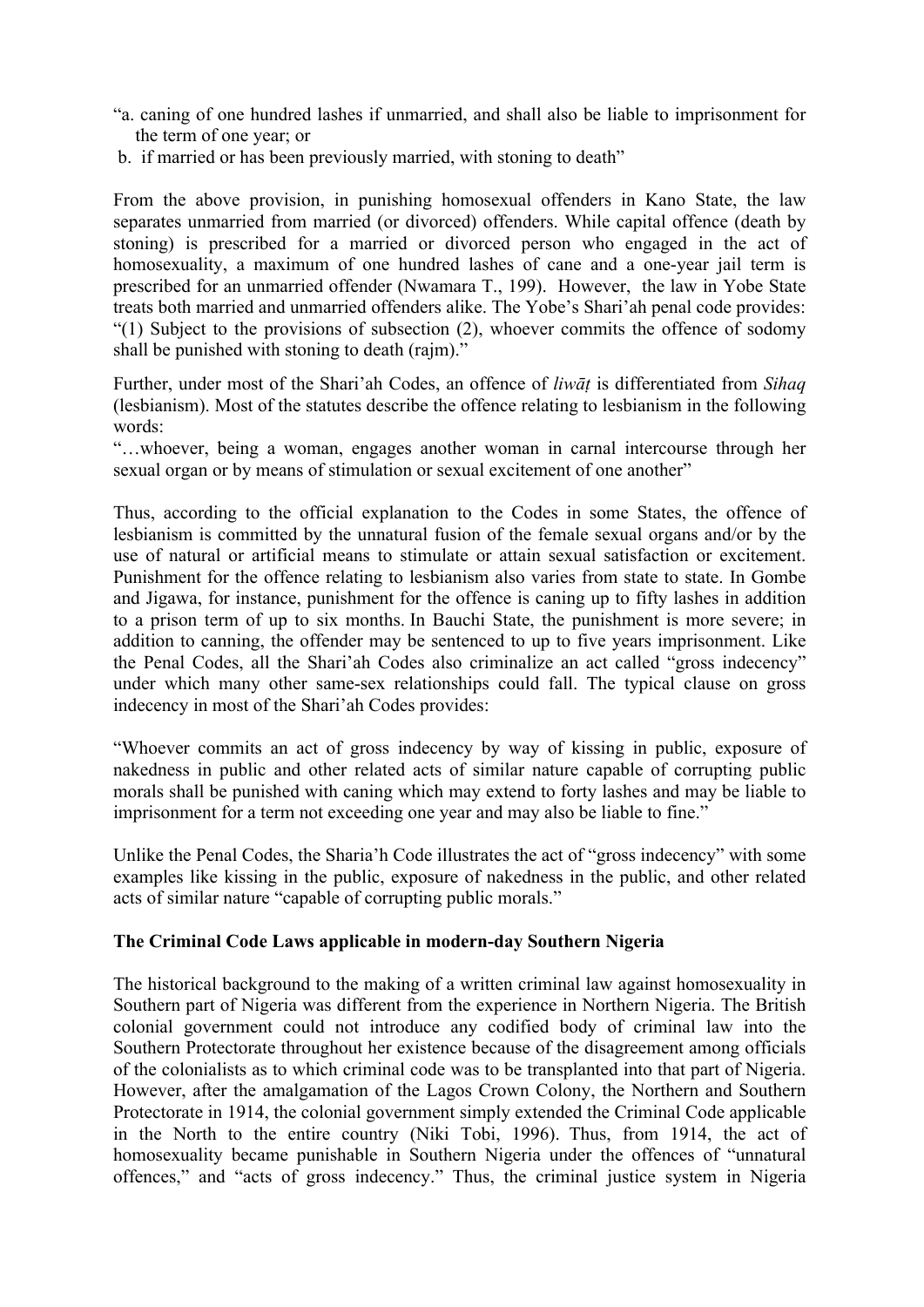remained uniform until 1960 when the regional government of Northern Nigeria opted to enact her Penal Code fashioned after the Sudan Penal Code (which took after the Indian Penal Code).

Though not expressly targeted at homosexuals, the offence classified as "unnatural offences" under the category of offences against morality easily target homosexuals. Under the Criminal Code in Southern Nigeria, a same-sex relationship is named "sodomy" and prescribes a maximum penalty of 14 years imprisonment for an offender. The antigay sentiments underpinning the law is expressed through the provisions of Sections 214, 215, and 217 of the Criminal Code Act:

Section 214 of the Act provides thus:

"Any person who -

- (1) has carnal knowledge of any person against the order of nature; or
- (2) has carnal knowledge of an animal; or
- (3) permits a male person to have carnal knowledge of him or her against the order of nature; is guilty of a felony and is liable to imprisonment for fourteen years."

From the foregoing provision, what is easily notable, which may also be confusing, is that it seems that the Code only criminalizes being a gay lifestyle and not lesbianism, particularly with the use of the word "male person" in Section 214(3) without specific mention of female or woman in the provision. However, a careful perusal of the provision, and decision of the Nigerian courts, show the use of the word "person" has been interpreted to mean male or female individual. Thus, the law is broad and could enable conviction for lesbianism related acts. Further, the Criminal Code further outlaws conduct which shows an attempt on the part of the offender to engage in same-sex relations. The Act prescribes a jail term of seven years for such an attempt. This is prescribed under Section 215 of the Criminal Code Act:

"Any person who attempts to commit any of the offences defined in the last preceding section is guilty of a felony and is liable to imprisonment for seven years. The offender cannot be arrested without a warrant."

Also, Section 217 of the Act generally criminalizes other conducts relating to same-sex union in both public and private as well as attempts to commit the offence which it described as 'indecent conducts.' Section 217 reads:

"Any male person who, whether in public or private, commits any act of gross indecency with another male person or procures another male person to commit any act of gross indecency with him, or attempts to procure the commission of any such act by any male person with himself or with another male person, whether in public or private, is guilty of a felony and is liable to imprisonment for three years. The offender cannot be arrested without a warrant"

Indecent conducts relating to the same-sex union under this Act have been interpreted to include flirting, kissing, fondling, sensual massages or erotic stimulations and other forms of oral sex or foreplay etc., between persons of the same gender. Nonetheless, there is yet no clear court's pronouncement on what constitutes an offence under Section 217 of the Criminal Code Act.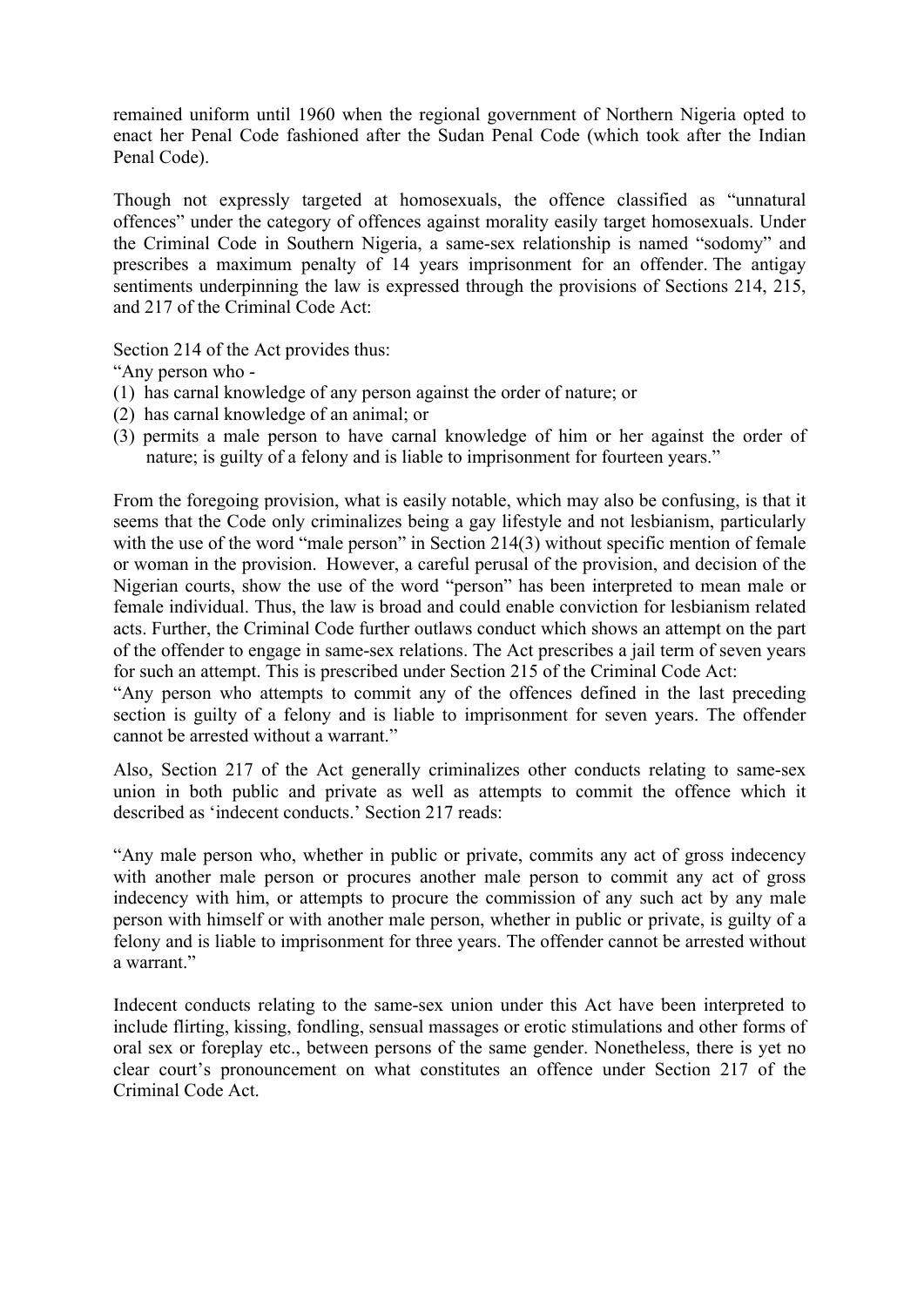## **The Armed Forces Act**

As noted earlier, there are other statutes with some special provisions that also criminalize homosexual acts or convey antigay disposition in Nigeria. The most popular statutes are The Armed Forces Act<sup>5</sup> and the Matrimonial Causes Act.<sup>6</sup> These statutes are limited in scope because they do not apply to all Nigerian residents but a specific class of the populace. For instance, the Armed Forces Act is only applicable to persons who are subject to the service laws while the Matrimonial Causes Act applies only to persons who contracted marriage under the Act. Like the Criminal Code, the Penal Code and the Shari'ah Criminal Laws, the making of these other statutes could still be traced to the colonial days in Nigeria. During colonialism in Nigeria, the British Colonial office introduced a distinct criminal law to the military circle in the colonies under which many acts popularly attributed to homosexuality were criminalized. The antigay regime within the Nigerian military originated from the transplantation of the 1881 British Army Act into the colony. The transplanted law criminalized homosexuality related activities majorly in three ways.

The first was what it terms as 'sodomy' which forbade male military officers from having 'carnal knowledge of another 'human being per anurn (anus).' The second crime was defined as "the act of indecency" which made it an offence for a male officer, either in public or private, to involve in "act of gross indecency" with another male person. The third crime was defined as "disgraceful conduct" of an unnatural kind, which generally punished all conduct not befitting the military profession. By the way, the provisions of the 1881 Army Act were couched, any of the activities of the homosexuals could be read to mean 'disgraceful conduct.' This latter crime appears to show the striking difference between the anti-homosexuality criminal regime within the military and the other part of the society.<sup>25</sup>

Given the history of many military interventions and long military rule in Nigeria, it would be expected that the laws regulating the command, maintenance and administration of the Armed Forces of the federation would have undergone some comprehensive reforms, however, the opposite appears to be the case (Theophilus Olatunde, 1978). There have been only little changes from the inherited 1881 Act and the extant Armed Forces Act in Nigeria. To this end, the three antigay crimes created in the 1881 Act remain within the system to date. They now form part of Sections 81 and 93 of the Armed Forces Act.

# **The Matrimonial Causes Act**

The law makes the act of 'sodomy' (as defined under the Criminal Code Act) one of the grounds upon which a law court could dissolve a marriage in Nigeria. By section 16 of the Act, once a petitioner in a divorce proceeding can show that his or her spouse has involved in the act of sodomy, it is a sufficient ground, without more, to dissolve a marriage. Even though the Act is not a criminal statute in Nigeria, it establishes a relationship with the criminal justice system on some issues such as bigamy, sodomy, rape etc. For instance, Section 87 of the Act relieves a wife who is alleging that her husband engages in a homosexual relationship from going through eliciting direct evidence to establish her case once she can show that her husband had once, during the marriage, been convicted for the offence of sodomy by a competent law court.

 

 $<sup>5</sup>$  Laws of the Federation of Nigeria, Cap. A20, 2004.</sup>

<sup>6</sup> Laws of the Federation of Nigeria, Cap. M7, 2004.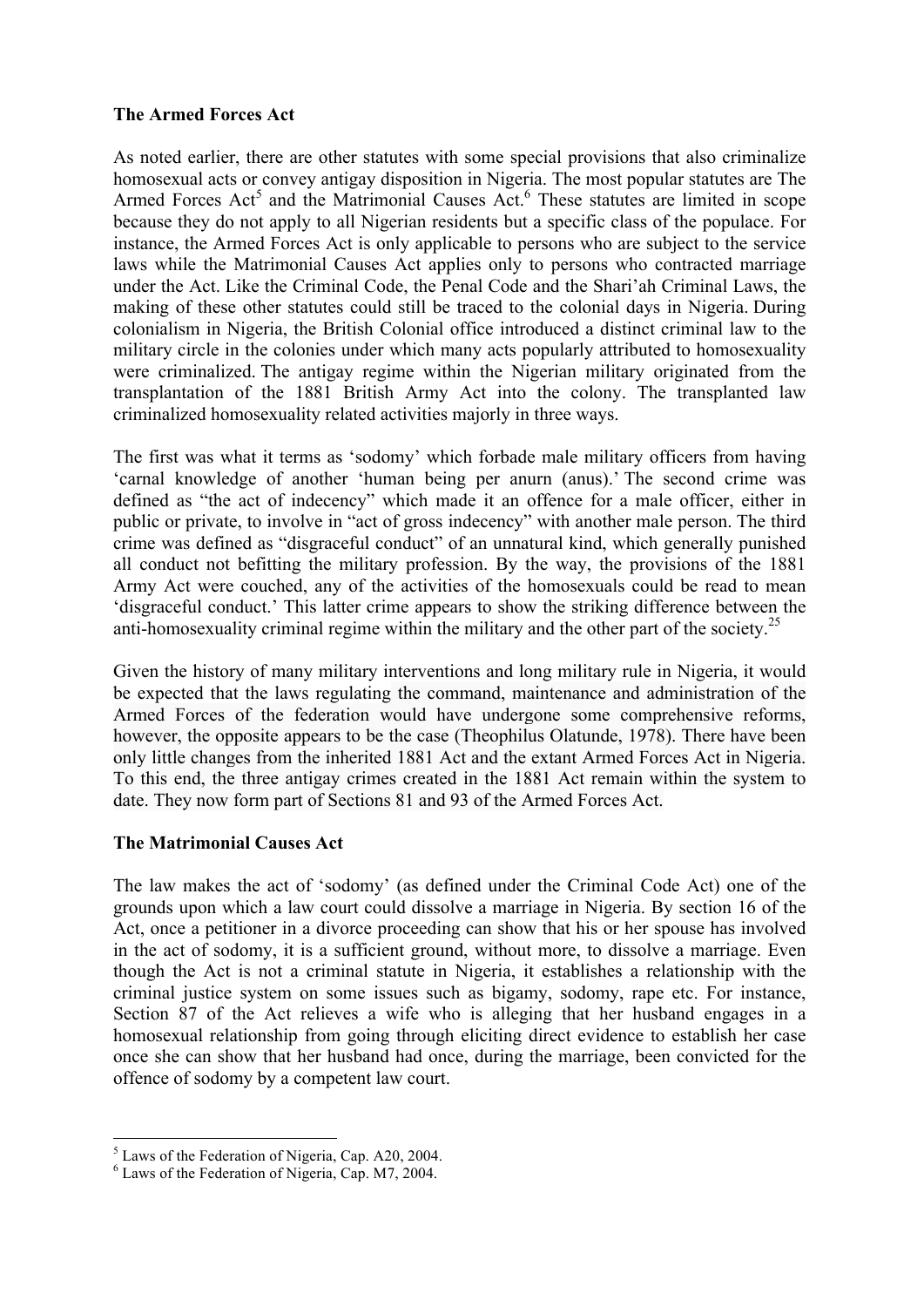# **The making of the 2014 Same-Sex Marriage (Prohibition) Act**

In 2005, Nigeria hosted the International Conference on AIDS and Sexually Transmitted Infections in Africa, ICASA, and being a gathering of officials from different international groups from both pro and anti-gay jurisdictions, an invitation was extended to many people of different orientations and backgrounds. While the deliberations were ongoing, news had it that one of the Nigerian officials expressed an opinion that there is no homosexuality in Nigeria. The insensitive expression attracted spontaneous counter-reactions and criticisms from some pro-gay groups in the gathering. Following the meeting, the government of President Obasanjo presented for approval some draft copy of a bill to legislate against homosexuality related activities and relationships in Nigeria. Some writers believed that Obasanjo's proposal was the genesis of the contemporary move to harden the Nigerian antigay legislation and regime.

The bill provoked international outrage and reactions. In February 2006, the United States Department condemned the proposal. In March 2006, sixteen international human rights groups signed a letter condemning the bill.<sup>7</sup> The bill died a natural death. Again, in 2007, the lower chambers of the Nigerian federal parliament introduced another similar bill for debate, though the bill was re-titled to 'prohibit marriage between persons of the same sex, solemnization of same and for other matters related therewith.' The difference between Obasanjo's bill and the latter was that the term "sex" in the former bill was replaced with the word "gender" in the latter. The Parliament received many memoranda and communiqués on the issue and conducted public hearings. Meanwhile, like the 2006 bill, the 2007 bill also got an uptight reaction from some developed economies, particularly the United Kingdom and the United State of America, and some NGOs that were much concerned about the projected damaging impact of the law and attended the public hearings. Again, the bill had a natural death.

Nonetheless, sometime after the 2011 general election, one Obende Domingo (a federal lawmaker) presented another similar bill to the National Assembly (i.e. the Senate) for passage into law. In many ways, it is observed that the 2006 bill simply served as the template for Obende's bill. Though the latter legislation contains all the restrictions outlined in the earlier bill, it is slightly different in terms of the severity of punishments for guilty offenders. There is no record of what triggered Senator Domingo to sponsor the third and final bill on this subject in Nigeria despite the failed past attempts. Many reasons have been advanced to rationalize Obende's decision. One of the most popular views was that failed Nigerian politicians that were losing relevance, owing perhaps to their poor performance in governance, had decided to throw religious sentiments into the equation of governance to maintain relevance in the sight of the vastly religious citizens, culminating into the retoughening of the antigay laws in the country. For whatever reason it was, the Obende's bill enjoyed the vast support of members of both chambers of the Federal Parliament. Then, the bill became a law after it got a presidential assent in December 2013, now commonly called, among Nigerians, the 2014 Anti-Gay Act.

 

<sup>7</sup> Human Right Watch's, "Nigeria: Obasanjo Must Withdraw Bill to Criminalize Gay Right," retrieved from <https://www.hrw.org/news/2006/03/23/nigeria-obasanjo-must-withdraw-bill-criminalize-gay-rights#>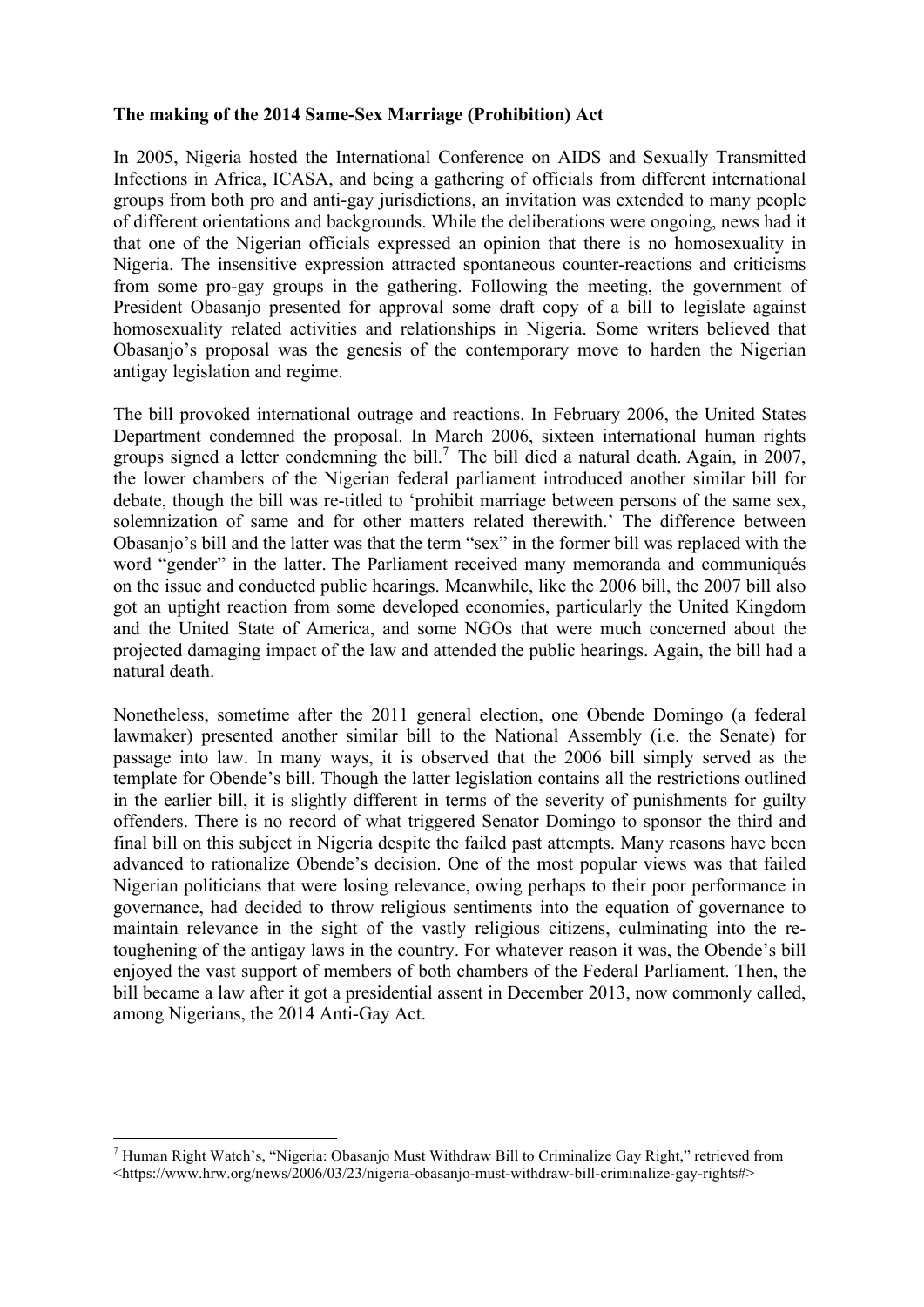## **Analysis of the provisions of the 2014 Antigay Act**

The 2014 Antigay Act is a short legislation with just 8 Sections. The first four sections prohibit marriages or civil unions by persons of same-sex, solemnization of same-sex marriage in places of worship and registration of homosexual clubs and societies in Nigeria, and the fifth section prescribes antigay offences and penalties. The last three sections respectively identify the court that has the requisite jurisdiction to try offenders under the Act, the interpretation of some key terms under the Act and citation.

Section 1 of the Act provides:

- "1—(1) Marriage Contract or Civil Union entered into between persons of the same sex:
	- (a) is hereby prohibited in Nigeria
	- (b) shall not be recognized as entitled to the benefits of a valid marriage
	- (2) A marriage Contract or civil union entered into between persons of the same sex by a certificate issued by a foreign country shall be void in Nigeria, and any benefit accruing there-from by the certificate shall not be enforced by any court of law."

Two prominent phrases are readily noticeable from the opening of the above provision. They are: "marriage contract" and "civil union." Though, these two phrases are used interchangeably throughout the Act, in some other jurisdictions, they convey a different meaning. From the title of the statute, it appears that the drafters do not intend to use the words "marriage" and "civil union" interchangeably. Perhaps, maybe the use of the word *'or'* in describing the scope of the legislation might be said to have shown the legislators' intention. The law describes its scope as covering issues such as the "…prohibit(ion) (of) marriage or civil union entered into between persons of the same sex, solemnization of same and for other related matters." By this long title, the legislation appears to have banned the two relationships, that is, both "marriage" and "civil union" between persons of the same gender.

Under Section 7 of the Act, same-sex marriage is understood to arise when persons of the same sex entered into a legal union that shares similar features with marriage under the Marriage Act or Islamic Law or Customary Laws in Nigeria. In other words, when a marriage is contracted following any of the three (3) recognized marriage rites in Nigeria (i.e. the Marriage Act, Islamic Law or Customary Laws) but between persons of the same sex, such marriage is, on the ground of the gender composition, null and void. Thus, all the relationships listed in Section 7 of the Act fall under the category of "civil union."<sup>8</sup>

Further, it may be argued that having listed some of the prohibited relationships and used the word 'includes' before the listed relationships, it implies that the list is unending. Thus, the law leaves many other unions between persons of the same sex, even though not expressly mentioned in the Act, to become an indiscriminate target of one overambitious law enforcement agents and law courts. This has been the experience in practice where many cross-dressers have been arrested for interrogation under the Act in spite of the fact that the Act does not clearly prohibit cross-dressing (Nasiru Suleiman, 2020). In practice, experience has shown that the law enforcement agency usually relies on the rule of *ejusdem generis* which denotes that when the provision of a statute introduces some items by an open-ended word such as "include", and further highlights the likes of the items envisaged, any other

 $8$  These are the (i) adult interdependent relationships, (ii) caring partnerships, (iii) civil partnerships, (iv) civil solidarity pacts, (v) domestic partnerships, (vi) reciprocal beneficiary relationships, (vi) registered partnerships, (vii) significant relationships; and (viii) stable unions.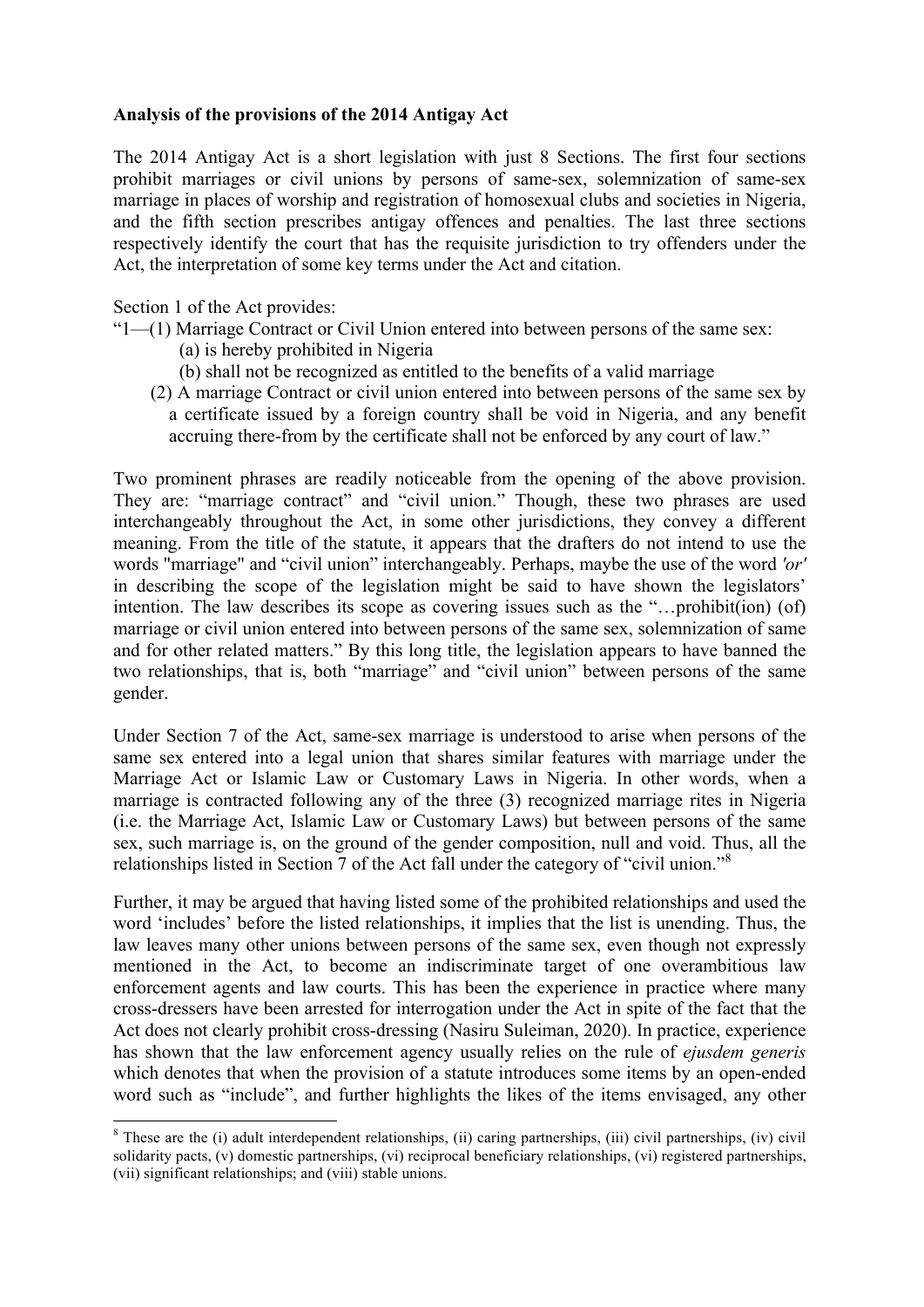item not expressly mentioned but share the same characteristics with the ones expressly mentioned. This gap has become, in Nigeria, a sleepy slope to produce bullying tool, instrument of extortion and creation of a big bracket net to catch all fishes to the police net.

Further, Section 1(2) of the Act is particularly applicable to a foreigner in Nigeria. It focuses on the legal status of same-sex marriage or union contracted outside Nigeria. The primafacie evidence of any marriage contract in most countries of the world is the marriage certificate. Thus, Section 1(2) of the Act is applicable in the circumstance where a same-sex couple married in a pro-gay jurisdiction and came to Nigeria with the marriage certificate. By the express provision of Section 1(2) of the Nigerian Anti-Gay Act, it appears that such a marriage certificate would be treated as null and void under the Act. The implication of this is that the Nigerian law would take the marriage as non-existing between the couple or partners and treat them as unmarried foreigners.

Section 2 of the Act provides:

" $2$ —(1) A marriage contract or civil union entered into between a person of the same sex shall not be solemnized in a church, mosque or any other place of worship in Nigeria. (2) No certificate issued to persons of same-sex in a marriage or civil union shall be valid in Nigeria."

Unlike Section 1 which bothers on foreign marriages or civil unions, Section 2 focuses on the status of gay marriage under the Islamic, church and traditional marriage rites within Nigeria. It prohibits the solemnization of gay marriage in Nigeria in any of the two broad forms of marriage recognized under Nigerian family laws. These are the s*tatutory* and *customary marriages*. <sup>9</sup> Thus, Section 2(1) of the Anti-Gay Act covers marriages contracted under the customary laws in Nigeria. The effect of the provision is that, when a Nigerian or Nigerian resident decides not to contract a statutory marriage but opted for a customary marriage (in church, mosque or any other licensed place of contract for customary marriage), the licensed authorities are prohibited from celebrating marriages for persons of the same gender. If perhaps, there is any religious faith in the country that provides for same-sex marriage or relationship, it appears that such belief would be treated as being repugnant and contrary to public policy and national interest as expressed in the provisions of the Act.

More so, even where there is a celebration of gay marriage in a church, mosque or other licensed places of worship in Nigeria, the act of celebration may be declared void and the marriage so contracted, invalid. The person who ministers or authorizes the marriage, as well as the persons who witnessed, abets or aids the solemnization of the marriage or civil union, may also risk a jail term of 10 years under Section 5 of the Act.

Section 3 of the Act provides:

<u> 1989 - Jan Samuel Barbara, político establecido de la provincia de la provincia de la provincia de la provinci</u>

"Only a marriage contracted between a man and a woman shall be recognized as valid in Nigeria"

<sup>9</sup> While the statutory marriage is contracted following the provisions of the Marriage Act (commonly described, in Africa, as *court marriage*), customary marriage can be contracted in any of these three forms: (i) marriage contracted at a Christian church (following Christian matrimonial rites) and in deviant of the Marriage Act; (ii) marriage contracted following the Islamic tenets, and (iii) marriage contracted following the customs and traditions of any Nigerian indigenous community.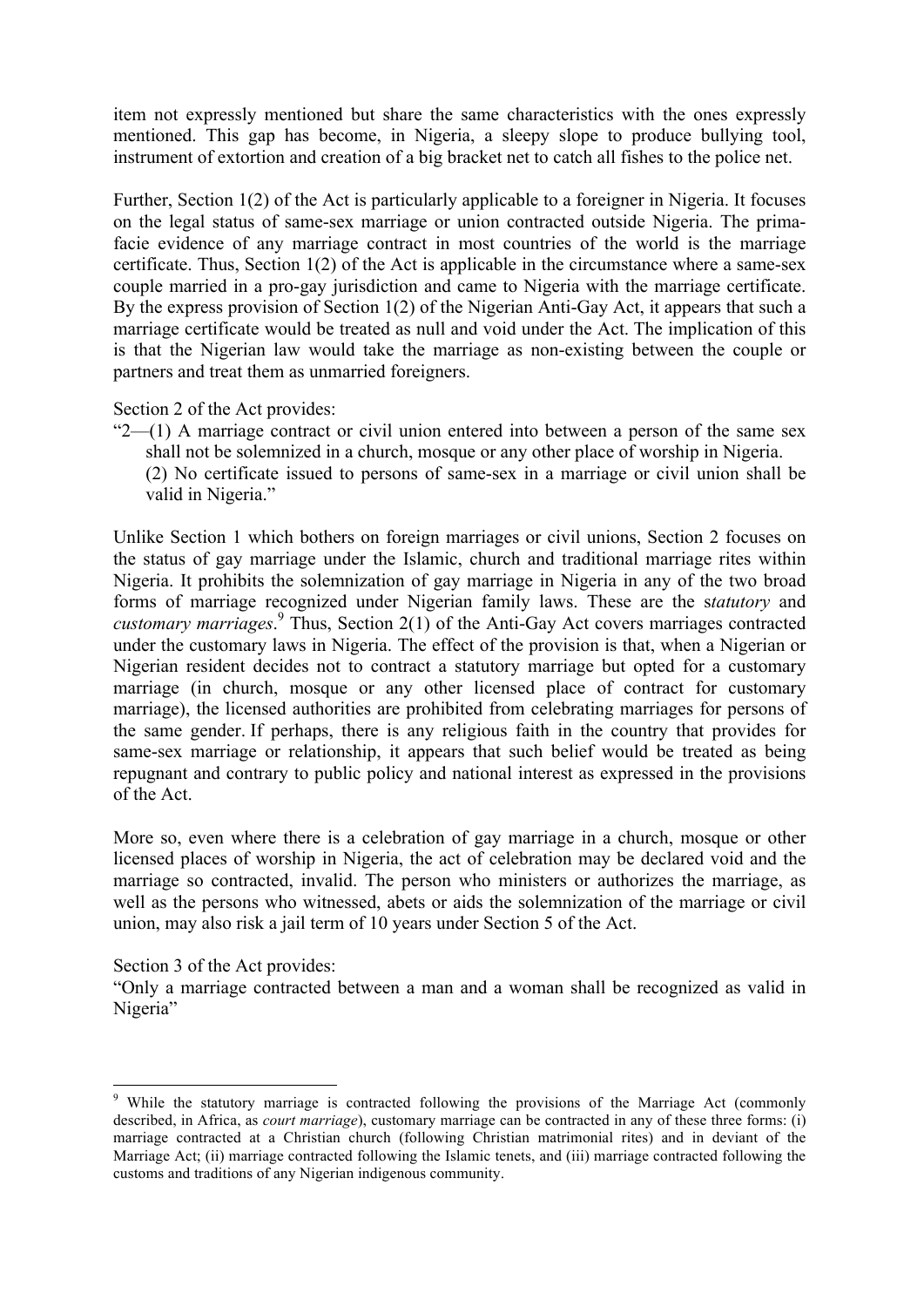Section 33(3) of the Nigerian Marriage Act declares as valid all marriages celebrated under the Act if they are celebrated in accordance with the formalities stipulated in the Act. The provision of Section 34 of the Act further states that every marriage celebrated according to the Marriage Act is good and valid in law. Thus, the Marriage Act does not describe what is a valid marriage, and so, the legislation does not prohibit persons of the same gender from contracting a marriage in the country. However, Section 3 of the Act appears to have fixed the controversies and declared invalid marriages or unions between persons of the same sex. The ultimate effect of Section 3 of the Act is that it cleared the ambiguity created under the Marriage Act as to the legality of gay marriages contracted in a statutory, Islamic or customary way in Nigeria.

Section 4 of the Act provides:

- "(1) The Registration of gay clubs, societies and organizations, their sustenance, processions and meetings is prohibited.
	- (2) The public show of same-sex amorous relationship directly or indirectly is prohibited."

The provision forbids every person within Nigeria to form an establishment aiming at engaging in gay or gay-related activities. Going by the provision, the prohibited establishments could take three forms which are *"clubs," "societies,"* or *"organizations."* But curiously, it appears that the wordings of Section 4(1) of the Act are one of the most ambiguous out of the 8 Sections of the legislation. This is because the provision does not limit its scope to the establishments that are purposely registered for gay activities. An overambitious law enforcement agent could rely on the provision to cover organizations, such as many non-governmental organizations operating in Nigeria, with a general focus on international human rights laws or public health issues which may include advocacy on gender equality. Although, it appears that there is yet no record of the disruption of the activities of any international organisation in Nigeria based on this provision, in some African countries such as Kenya and Uganda such interpretation has been given to their similar laws. For instance, in Uganda, about 38 non-governmental organizations dealing with the advocacy of gender equality were banned in 2012 based on their activities.<sup>10</sup>

The provision of Section 4 of the Act could not be strictly interpreted to include NGOs as gay societies or organizations. Thus, in banning the registration of gay clubs, societies and associations, the wordings of Section 4 of the Act imply two things. First, the law bars everyone from presenting, for registration, any organization whose objects relate to samesex activities. Second, the law further bars any registering authority from accepting for registration any organization that has an object in same-sex activities.

Section 5 of the Act provides:

 

"Offences and Penalties

- 1. A person who enters into a same-sex marriage contract or civil union commits an offence and is liable on conviction to a term of 14 years imprisonment.
- 2. A person who registers, operates or participates in gay clubs, societies and organizations, or directly or indirectly makes a public show of same-sex amorous relationship in Nigeria commits an offence and is liable on conviction to a term of 10 years imprisonment.
- 3. A person or group of persons who administer, witnesses, abets or aids the solemnization of a same sex marriage or civil union, or supports the registration, operation and

<sup>10</sup> The Guardian Newspaper, published in March 2004 on <https://www.theguardian.com/world/2012/ jun/20/uganda-bans-organisations-promoting-homosexuality>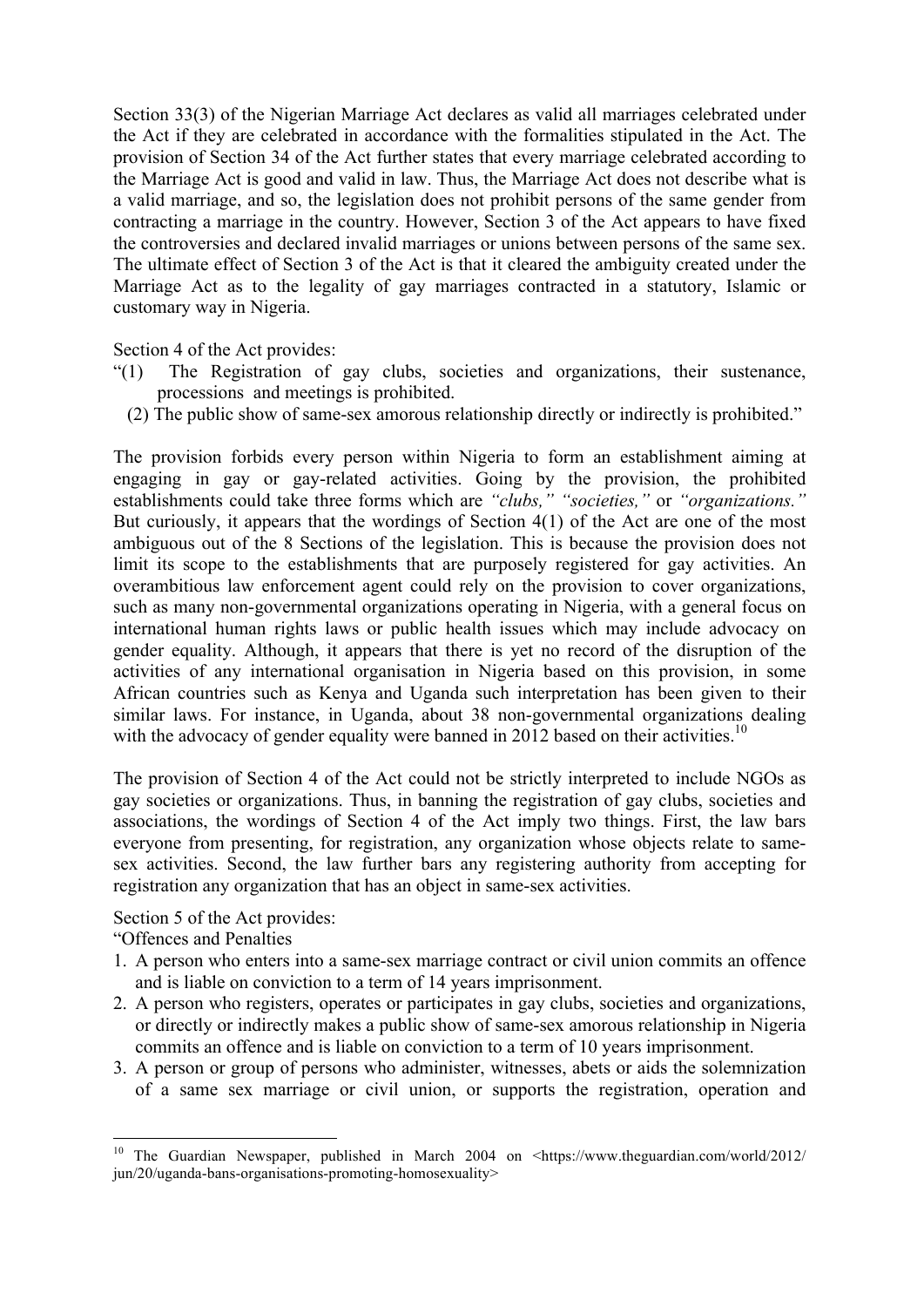sustenance or gay clubs, societies, organisations, processions or meetings in Nigeria commits an offence and is liable on conviction to a term of 10 years imprisonment."

The provision of Section 5 prescribes what is a crime and punishment for offenders under the Act. The law creates three classes of offence. These are: (i) Contracting Same-Sex marriage or union, (ii) Promoting Same-Sex relationship; and (iii) Conspiracy to commit offences relating to contract or promotion of same-sex marriage or union. The first crime created is a follow-up to the provision of Section 1(a) and (b) of the Act. Section 1 simply prohibits, without more, marriages contracted, or civil union entered, between persons of the same gender in Nigeria, and further denies the parties the benefits ordinarily accruable to a valid marriage. However, Section 5 of the Act prescribes penalty for anybody who choose to act contrary to the earlier provision of the Act, particularly by contracting or involving in a same-sex marriage or union respectively. For any offender who is proven to have acted contrary to this provision, the law prescribes a term of 14 years imprisonment. The implication of the jail term prescribe under this provision is that the court has no discretion to prescribe any penalty other than 14 years imprisonment prescribed under the Act. The court cannot reduce or increase the jail term, neither can the court prescribe any other punishment like warning, canning or fines etc.

On the second crime, the law criminalizes all acts or conducts which tend to promote or endorse gay-related activities in Nigeria. Section 5(2) is a follow up to Section 4 of the Act. By Section 4, the registration of gay clubs, societies and organizations, their sustenance, processions and meetings or public show of same sex amorous relationship directly or indirectly are considered a promotion or endorsement of same-sex relationship and prohibits Nigerians from involving in the acts. Section 5(2) of the Act further made such act of promotion or endorsement an offence under the Act. The scope of this provision seems to be too broad. It is capable of many interpretations and serves as the basis to fit any accused. Nevertheless, the purport of the provision cannot be misunderstood – it criminalizes all positive acts of promotion or endorsement of same-sex relationship. For instance, a registering authority who knowingly and intentionally registers or runs a gay marriage or club respectively may be found guilty of the offence under the Act as well as a person (natural or corporate) who directly or indirectly finances the establishment or meetings of gay societies or show. It is noteworthy however that this provision does not cover activities in the private confines of citizens contrary to the present experience where accused are raided from the confines of their privacy in Nigeria (Maltida Davies, 2021).

The third and final crime created under Section 5 is conspiracy to commit offences under the Act. This is an omnibus provision which establishes an offence of conspiracy to commit offences such as: where a person or group of persons administers, witnesses, abets, aids, or supports the entering into a same-sex marriage contract or civil union, or the registration, operation and sustenance or gay clubs, societies, organizations, processions or meetings in Nigeria. It criminalizes any action of a third party who, though not the person contracting or promoting same-sex marriage or union but played a positive role in enabling the parties to actualize the prohibited conducts. For instance, when Reverend A administers the oath of matrimony for Mr. A and Mr. B in a same-sex marriage, besides the fact that such marriage is not valid under the Nigerian law, Reverend A is also guilty of an offence under the Act. More so, Mr. X who signs as the witness or a sponsor of the marriage between Ms. Y and Ms. Z is guilty of an offence under the Act. Also, a hotelier or knowingly and deliberately allowed Mr. F and Mr. G to lodge and engaged in amorous doings at his hotel is guilty of an offence under the Act. It is noteworthy to observe that the interpretation section of the Act defines who is a *"witness"* for the purpose of the Act as *"a person who signs or witnesses*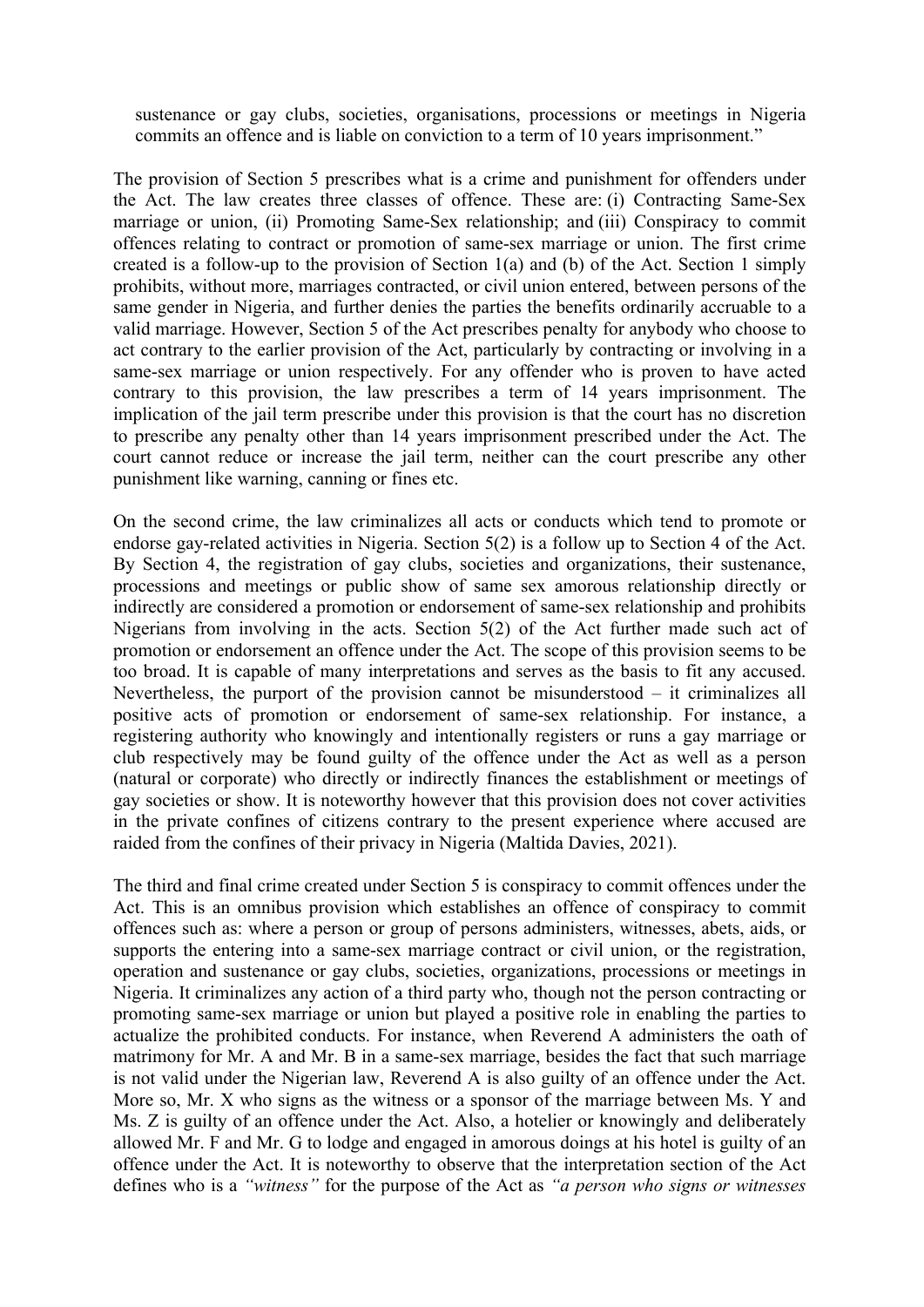*the solemnisation of the marriage*"*.* By this definition therefore, witnessing a gay marriage is not limited to signing the marriage document as a witness but also positive participation in the solemnization. In any of the foregoing or more instances, the law empowers the court to convict such accused to 10year imprisonment if found guilty.

# **Conclusion**

In this paper, attempt has been made to examine the regimes on anti-homosexuality related offences in Nigeria and a special focus has been beamed on the implication of each provision of the Nigerian 2014 Anti-Gay Act. Efforts have been made not to take any position on the divergent ideas on the unfairness of the anti-gay legislation in Nigeria. Rather, the approach is more of the positivist school of jurisprudence – stating the law the way it is. It is hoped that by exploring the extant Nigerian 'anti-gay' laws as they are, this paper would make accessible to the international community how the regime expects persons of LGBTQ+ to conduct their lives and businesses within the ambit of the existing laws while the debates to review or repeal the laws continue. However, it is not envisaged that there should be a general consensus on the interpretation of laws expressed in the paper, but if I succeed in provoking further legal thought and even divergent positions on the subject discussed, then, the paper has achieved its object.

#### **Acknowledgement**

I appreciate the contribution of Mr. Onabule Omoniyi who joined me to lay the first sketch of this paper and discussed the initial idea at a great length when he served with Afe Babalola & Co., as extern. A debt of gratitude is also owed to Mr. Adeola Adedipe and Mrs. Olamide Ipadeola for proof-reading the first draft of this paper in 2015.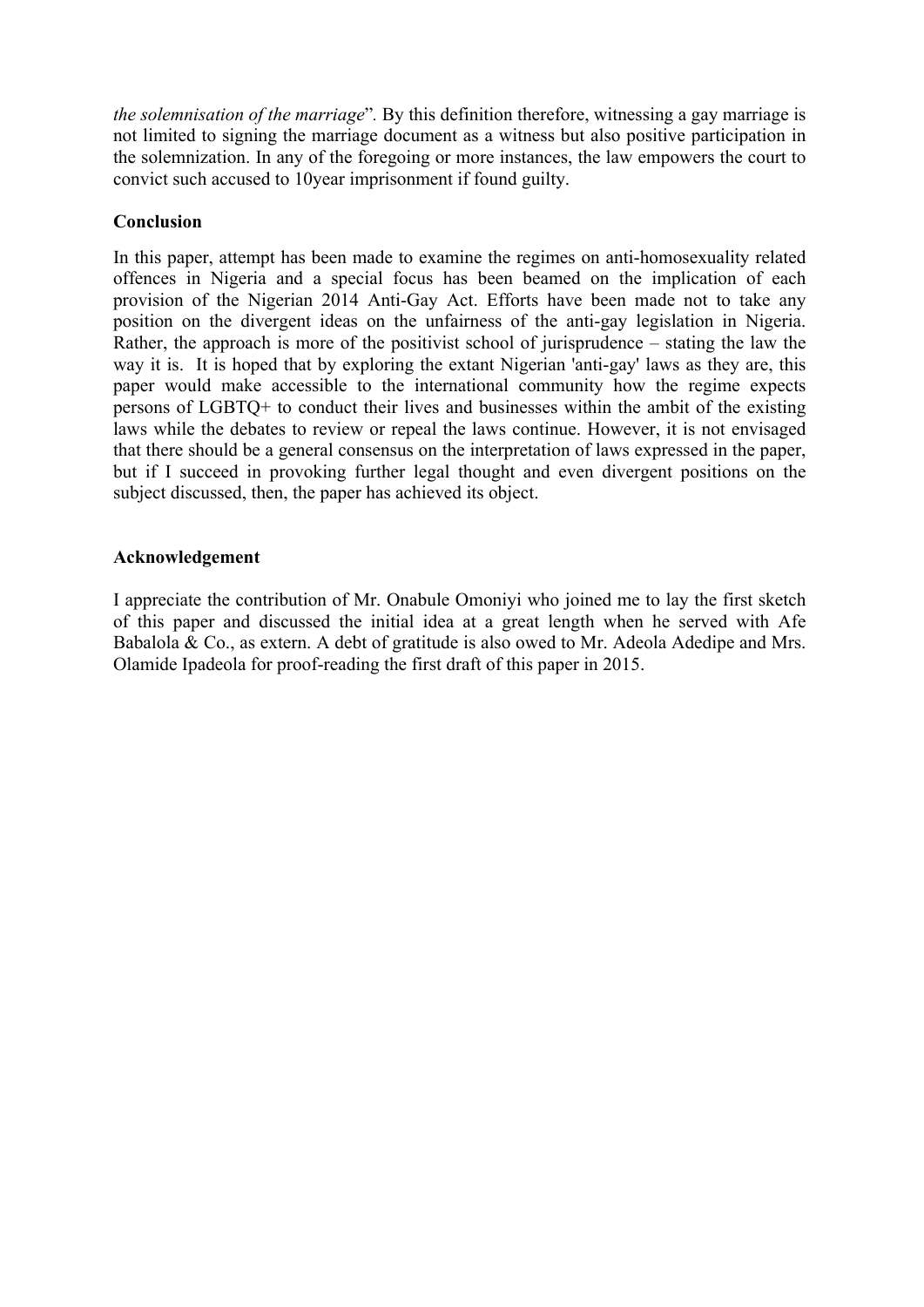## **References**

- Corvino, J. (1999). *Same Sex: Debating the Ethics, Science and Culture of Homosexuality*.  $(1<sup>st</sup> Edn., Rowman & Littlefield 1999) 67.$
- Eltoukhy, M. (2019). The Meaning of the Word ins Through Ancient Egyptian Hieroglyphic Texts. *Egyptian Journal of Archaeological and Restoration Studies* Vol. 9 Issue 1, 69.
- Henry, M. (2012). *UK Immigration Laws and the Foreign Homosexuals*. 2<sup>nd</sup> Edn., Ghana: Accra.
- Ibhawoh, B. (2002). Stronger than the Maxim Gun Law, Human Rights and British Colonial Hegemony in Nigeria. *Journal of the International African Institute* Vol.72 No.1, 55-83.
- Loius, C. (2006) *Homosexuality and Civilization*. USA: Harvard University Press, 34.
- Lovejoy, P. (2016) *Jihad in West Africa During the Age of Revolutions*. USA: Ohio University Press.
- Niki, T. (1996). *Sources of Nigeria Law*. Nigeria: MIJ Professional Publishers Ltd.
- Nwamara, T (2011). *Encyclopedia of the Penal Codes of the Northern State of Nigeria and Abuja-FCT.* Nigeria: Law and Educational Publishers Ltd., 558-560.

Obilade, A. (1996). *The Nigerian Legal System*. Nigeria: Spectrum Book Ltd., 6<sup>th</sup> Edition.

Odetola, T.O. (1978). *Military Politics in Nigeria: Economic Development and Politics*. United Kingdom: Routledge.

#### **Resources**

- "Antigay Law: Ignore US Threat, Lawyers tell FG" by Ikechukwu Nnochiri: https://www.vanguardngr.com/2021/02/anti-gay-law-ignore-us-threat-lawyers-tellfg/
- "Boycott the World Cup and Demand Equality" by Steve Siebold: http://www.huffingtonpost.com/steve-siebold/boycott-the-world-cupand\_b\_6152920.html.
- "Criminal Laws on Homosexuality in African Nations" by McDollin Murcd: http://www.loc.gov/law/help/criminal-laws-on-homosexuality/african-nationslaws.php.
- "Gay Catholics hope new "progressive" Pope will convene Vatican III: For Gays" by Ben Johnson: https://www.lifesitenews.com/news/gay-catholics-hope-new-progressivepope-will-convene-vatican-iii.
- "Nigerian Judge Throws out case against 47 men facing homosexuality charge" by Alexis Akwagyiram: https://www.reuters.com/article/us-nigeria-lgbt-idUSKBN27C1TZ.